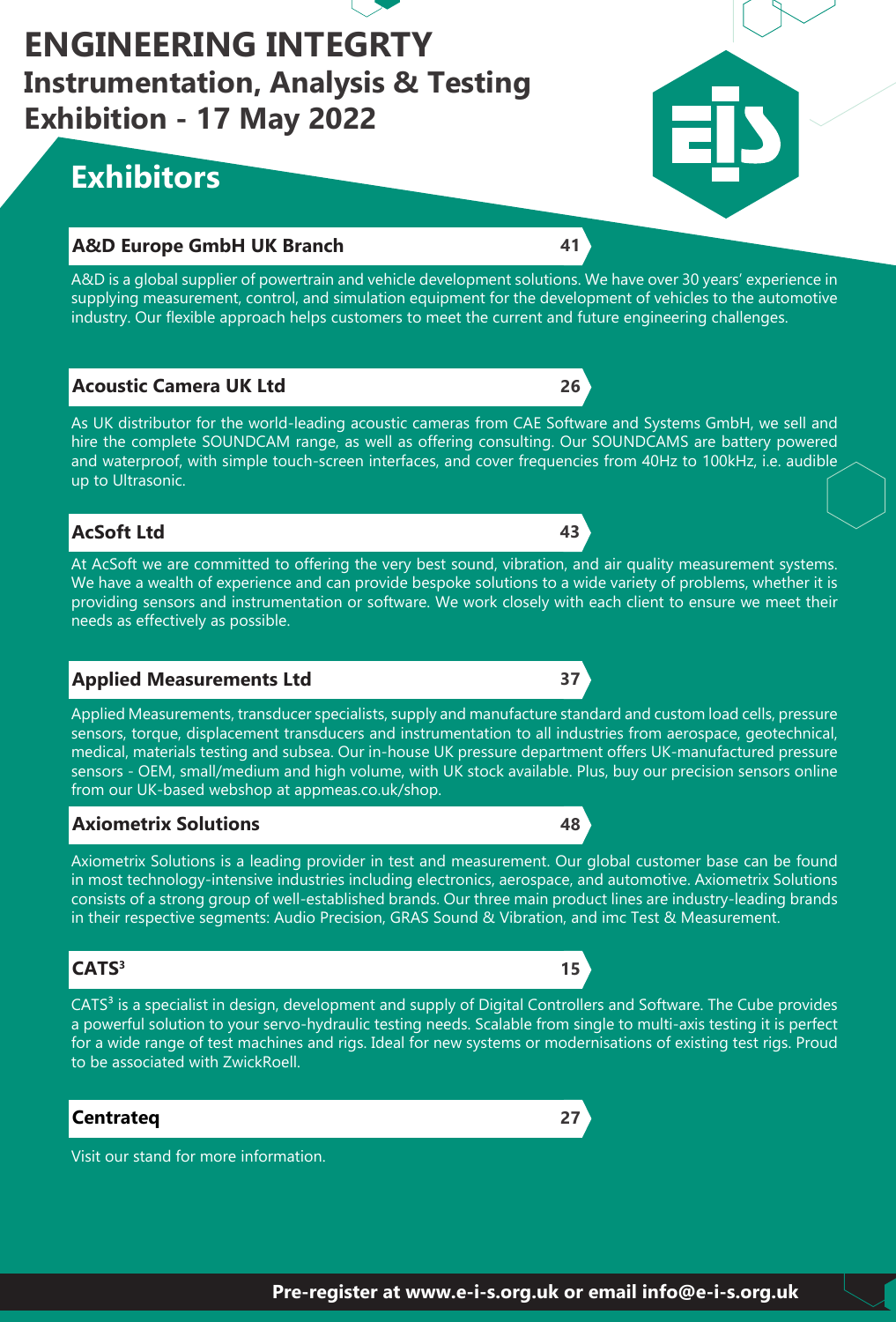### **Correlated Solutions/Enabling Process Technologies 42**

#### **Cranfield University 5**

#### **Data Acquisition & Testing Services 21**

#### **Data Physics UK Ltd 18**

#### **Datron Technology Ltd 3&4**

#### **Delta Motion Ltd 32**

#### **Evolution Measurement 59**

#### **Fischer Connectors 50**

#### **GI Systems Ltd 54**

# **GOM UK 60**

#### **HEAD acoustics UK Ltd 38**

#### **Hottinger Brüel & Kjær 10&11**

#### **Concorde Publishing 20 Dewesoft UK Ltd 1&2**

Founded in 2010, and present at EIS Silverstone since 2011, Concorde Publishing Ltd provides high quality information to our professional and subscriber audience of test, measurement, design & development engineers. Our current range of journals includes Testing & Test Houses, DAQ Sensors & Instrumentation and Test House Directory as well as the websites TestHouseDirectory.com and EnvironmentalEngineering.org.uk

Enabling Process Technologies represents Correlated Solutions who are the leaders of Digital Image Correlation (DIC) measurement systems for non-contact, full-field analysis of 3D shape, motion, deformation and strain. Any object can be analysed under any loading condition. Our turn-key systems allow you to start acquiring valuable data immediately with data exported in numerous ways for easy interpretation and FEA validation.

Cranfield is a post-graduate only university based between Bedford and Milton Keynes. It's Europe's only uni with its own airport, airline and fleet of aircraft, so naturally aerospace R&D features heavily but automotive and energy system R&D are strengths also. Cranfield is very applied with active industrial partners including Boeing, Thales, Airbus as well as close working relationships with Nissan (whose European technical centre is located adjacent to the campus), JLR and others.

Data Acquisition & Testing Services provides, test, measurement, instrumentation, analysis and engineering consultancy services. Test engineers are available nationally and outside the UK. Sales and segrvice of the latest digital data collection equipment, with a full calibration facility for instruments and sensors, hire of dataloggers, sensors and cables is also offered. Vibration, and durability testing is available within our laboratory.

Data Physics supplies high performance products and solutions in vibration test and signal analysis to the noise and vibration community supplying and supporting a full range of Dynamic Signal Analysers, Electrodynamic vibration systems, closed-loop Vibration Controllers and High Intensity Acoustic Noise test systems.

Datron Technology established their reputation in the motorsport industry over 30 years ago supplying non-contact sensors for speed, slip angle, temperature, ride height etc. We supply reference-level accuracy equipment for ADAS and Autonomous applications, including 1cm Inertial Navigation Systems, Euro NCAP crash targets, LiDAR, datalogging and more. Other applications include Vehicle Dynamics, EV & Hybrid vehicle testing, Motorsport, Rail and Survey.

Delta Motion Ltd is a manufacturer of industrial automation products with a focus on high-performance hydraulic motion control. Delta's RMC Motion Controllers deliver high-performance, closed-loop control, boosting productivity in a wide range of applications across the globe. For nearly 40 years, Delta has been known for best-in-class products, continuous improvement, and responsive, knowledgeable support for both legacy and new products.

Dewesoft offers a wide range of measurement solutions covering measurement applications across all industries. DEWESoft provides flexible, modular and rugged Data Acquisition systems combined with a versatile turn key software package for Data Recording and Analysis serving applications such as Road Load Data recording, ADAS Testing, E-Mobility, Combustion Analysis, NVH, Power Analysis, Flight Test, Frequency Analysis and many more.

Evolution Measurement are experts in industries that require highly accurate physical measurement, instrumentation and calibration. Based in Andover, they represent Scanivalve Corporation, Guildline Instruments, Vectoflow and streamwise providing bespoke and turnkey solutions in multi-point pressure and temperature measurement, as well as engineering automated calibration and test systems. As manufacturers, they produce the highly successful range of miniature pressure scanners, EvoScann®.

Highly reliable, accurate connectivity solutions are essential when inspecting, measuring and testing critical components and assets to deliver conclusive results whether detecting flaws, measuring material thickness or inspecting stress corrosion cracking. Our high-precision connectors, cable assemblies and electronic solutions ensure long-term accuracy in all conditions with guaranteed signal integrity for the continuous and seamless highperformance transfer of your measurement data.

GI Systems Ltd is once again pleased to be presenting the latest products and solutions from our partner companies Gantner Instruments and Manner Sensortelemetrie, these companies offering Best in Class' products and measurement technologies for testing, data acquisition and rotating part measurement telemetry for torque, stress, speed, temperature.

GOM, a company of the ZEISS Group, specializes in industrial 3D coordinate measuring technology, 3D computed tomography and 3D testing. From product development to production and worldwide distribution, GOM offers machines and systems for manual and automated 3D digitizing, evaluation software, training and professional support from a single source. In industries such as automotive, aerospace, energy and consumer goods, more than 17,000 GOM system installations are in use internationally.

HEAD acoustics has developed hardware and software solutions for measuring and analysing sound events on the basis of aurally-accurate recording and playback systems, which have become today's industry standard. In addition, HEAD acoustics researched and developed numerous internationally-approved measurement tools in other fields of noise and vibration and telecommunication technology.

Market leaders, HBM and Brüel & Kjær joined forces to become Hottinger Brüel & Kjær (HBK) - the world's foremost provider of integrated test, measurement, control and simulation solutions. HBK provides a complete portfolio of solutions across the test and measurement product life cycle, that unite the physical world of sensors, testing and measurement with the digital world of simulation, modelling software and analysis.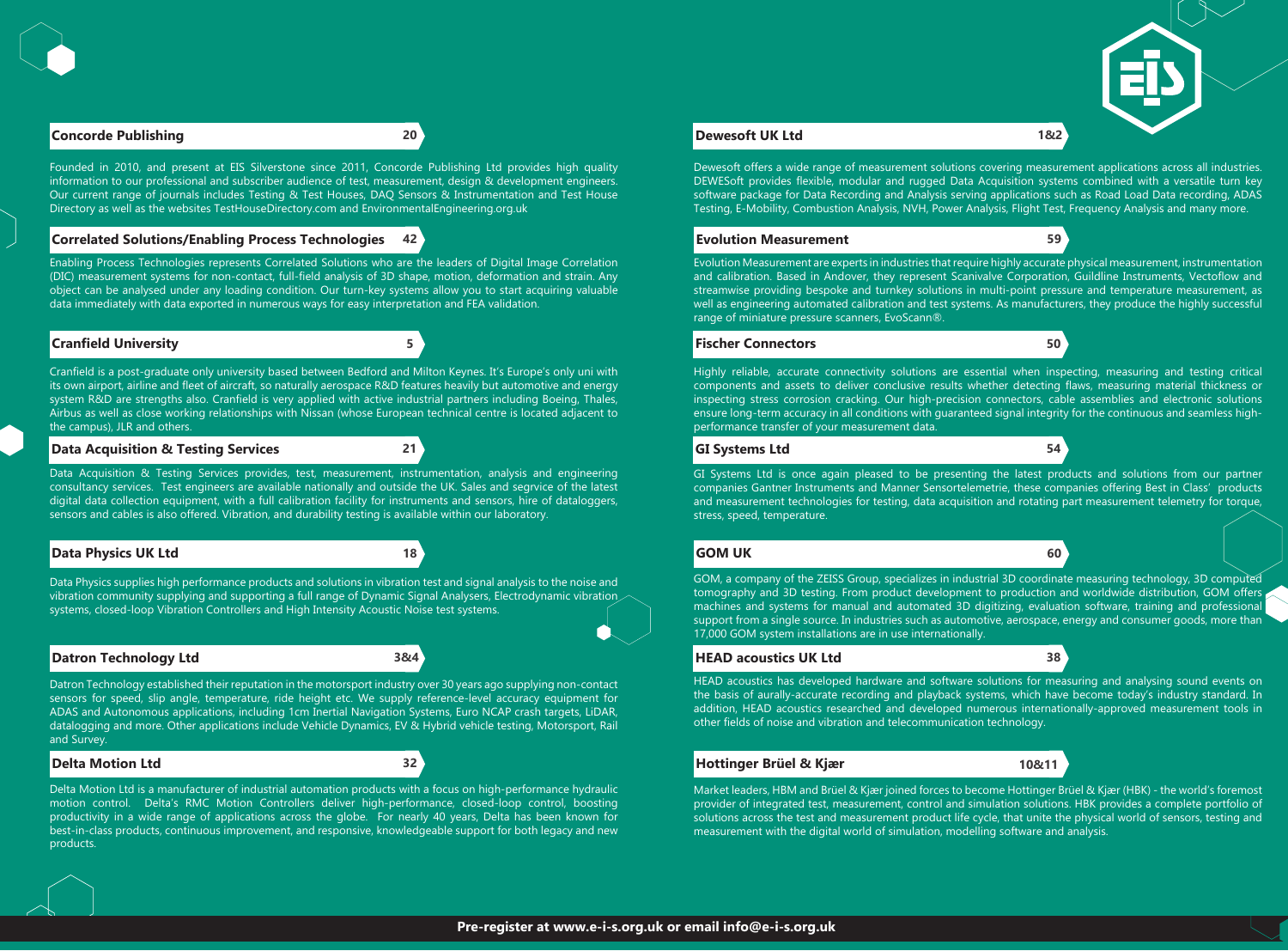#### **Institute of Measurement & Control 39**

#### **Interface Force Measurements Ltd 9**

#### **IPETRONIK GmbH 16**

#### **Kemo Ltd 34**

#### **Kistler Instruments 55&56**

#### **Lake Image Systems 40**



# **Meggitt SA 52**

#### **Metalitest 31**

#### **Micro-Epsilon UK Ltd 17**

#### **Motorsport Industry Association 64**

#### **Moog 57**

#### **ODOSolutions AB 24&25**

# **INNOVATEST 22 M&P International 7**

INNOVATEST manual or automatic hardness testing machines, often referred to as; hardness testers, can be used to test a wide range of samples and applications. We offer machines for Vickers, Rockwell, Brinell and Knoop test methods according to ISO and ASTM standards. Our Universal machines cover a wide range of test methods and scales to suit the users' requirements.

Founded in 1944 and recognised by Royal Charter, the Institute of Measurement and Control is an international network of professional engineers and scientists working within the measurement, automation and control fields. We aim to promote high standards of professional competence, to inform and support our members in their careers, to provide a bridge between academic research and industrial practice and to inform government policy.

Interface Force specialise in supplying complete Force, Multi Axis, Torque and Pressure measurement solutions. Products include Single and multi-axis load cells and torque sensors; Six axis force plates and transducers; pressure sensors and Pressure mapping systems. We also supply complete range of amplifiers, indicators, data loggers and electronics, giving you the complete measurement solution.

IPETRONIK GmbH is a globally operating company specialising in Mobile Measurement Technologies, DAQ Software, Engineering Services and Test Benches for the automotive industry. Strategically connected via five business divisions IPEmeasure, IPEmotion, IPEengineering, IPEtec and IPEservices, IPETRONIK combines technical expertise to provide modular measurement solutions for vehicle development applications: Fleet Data Logging, Thermal Management, HV, RLDA, Endurance, NVH & durability testing.

Kemo Limited has been a global leader in the manufacture of signal conditioning and electronic filters solutions since 1965. Over the years the product range has expanded to cover other related products within the low noise and quality signal transmission arena including low noise cable solutions and high quality RF connectors. Based in Dartford, Kent, UK they are now expanding into the USA and India.

The Motorsport Industry Association (MIA) is the world's leading trade association for the motorsport, high performance engineering, services and tuning sectors. As an industry that is constantly having to deal with rapid development, the MIA's role is to globally represent and support the specialised needs of its members. An everexpanding international network of business contacts, with 250 global members whose companies transact more than £5billion of motorsport business worldwide.

Kistler Instruments Ltd is a global leader in dynamic measurement technology. We offer a range products and services for automotive development. At the 2022 EIS exhibition we will be demonstrating our Measuring Steering Wheel and S-Motion Correvit® optical sensor, part of our vehicle dynamics product range. We will also feature KiBox 2, our new combustion and power analyser.

Lake Image Systems has been working with high speed cameras since it was established in 1994 supplying the AOS, Fastec and IX range of high speed cameras along with ProAnalyst Software. These allow us to provide camera solutions for all applications from the most demanding needing upto 2.4m fps to small camera heads that stream high speed footage. Come and see us to discuss any requirements.

Whether it's environmental simulation shaker testing, dynamic measurements, vibration and sound investigations on site or in the lab and testing of elastomer mounts in vehicles. We support you with products and services that meet your highest standards of quality and reliability. Our customers are global players e.g. from the aerospace, automotive and electronics industries as well as independent test houses.

Enabling the extraordinary, is our vision: innovation is at the heart of everything we do at Meggitt. We consistently deliver solutions for the most challenging environments where teamwork and collaboration matters: 160 years of expertise and innovation inspires everything we do. Customers worldwide rely on our advanced technologies, products and services for aerospace, defense and selected energy applications.

Metalitest: Your complete testing solutions provider. From sample preparation and materials testing to image analysis and materials characterisation, we supply equipment (Hardware/ Software) to assist you.We offer application specific consultation to develop optimal solutions, which exceed expectations. Our team have over 100 years combined industry experience as well as the skills and knowledge to transform your mechanical testing facilities.

We provide sensors, systems and solutions for measurement of distance, displacement, thickness, temperature and colour. Whether its R&D, process condition monitoring or OEM supply we offer 1D, 2D and 3D measurement technology across a wide range of industries. Come talk to us about your measurement task.

Moog delivers test professionals increased flexibility, reliability and precision-proven products and solutions worldwide, enabling you to bring your ideas to the next level of excellence. Talk to Moog about reliable and valueadded automotive, aerospace and structural testing.

ODOS is a pioneer and market leader in cloud-based data logging. Our award winning software: CloudSoft is a remote data monitoring, visualisation and analysis dashboard, coupled with cloud platform for secure data sharing and storage.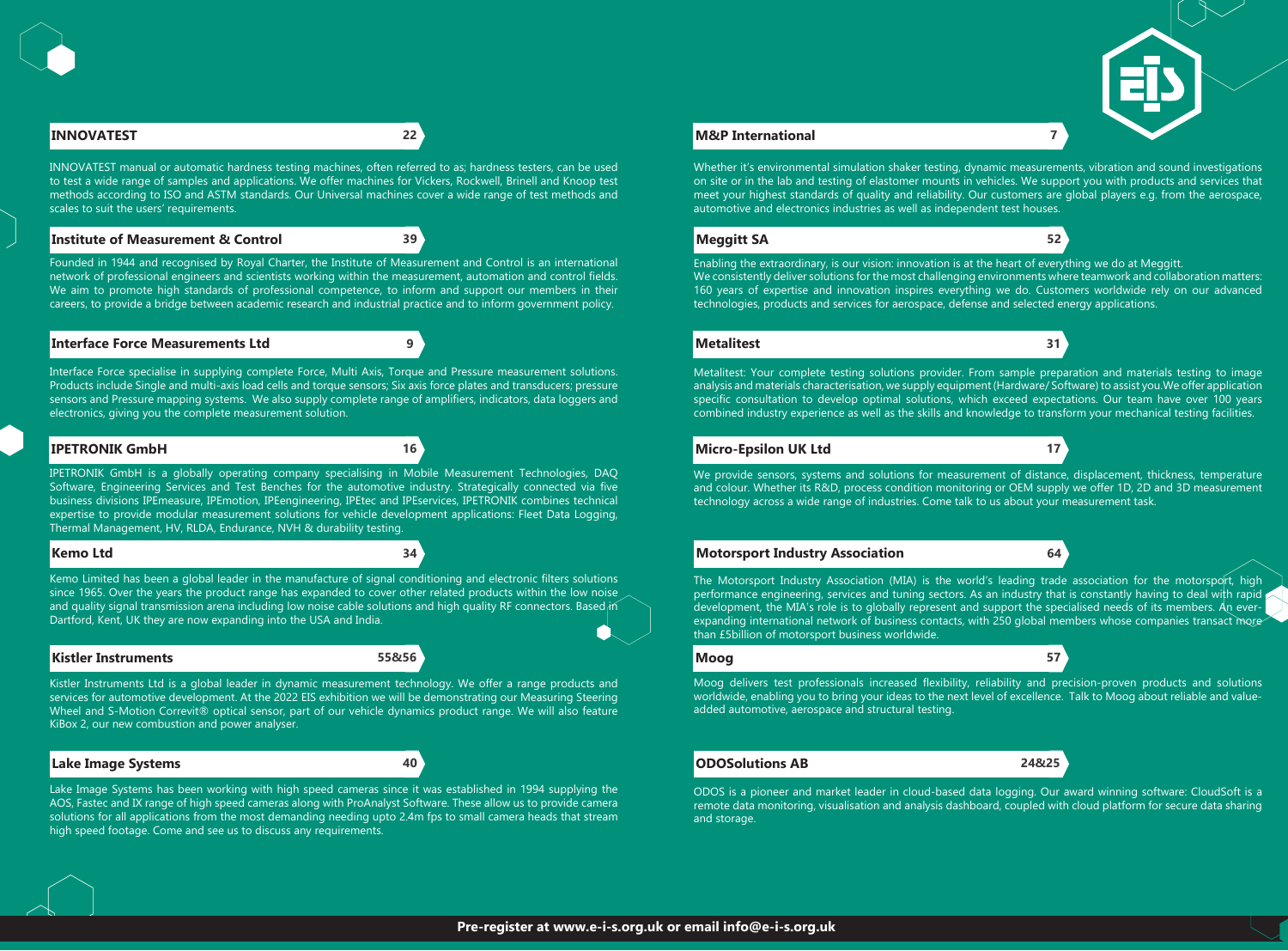# **Peli Products (UK) Ltd 44**



### **Photo-Sonics International Ltd 47**

#### **Photron Europe Ltd 53**

#### **Plastometrex 46**



# **Polytec Ltd 36**

# **Prosig Ltd 13**

### **Reliability Maintenance Solutions 58**

### **Sensor Technology Ltd 49**

#### **Servotest Testing Systems Ltd 6**

#### **Sherborne Sensors 20**

# **Siemens Digital Industries Software 12**

# **Spectral Dynamics (UK) Ltd 63**

PCB Piezotronics, Inc. is a designer, manufacturer, and global supplier of accelerometers, microphones, force, torque, load, strain, and pressure sensors, as well as the pioneer of ICP® technology. This instrumentation is used by design engineers and predictive maintenance professionals worldwide for test, measurement, monitoring, and control requirements in automotive, aerospace, industrial, R&D, military, educational, commercial, OEM applications, and more.

Peli Products (UK) Ltd offer the Peli™ brand of watertight, crushproof equipment protection cases. A panel frame mounting system is available to install interface electronic panels within the case. Peli Products (UK) Ltd offer engineered foam solutions, these bespoke foam inserts optimise space and are ideal for sensitive, fragile equipment such as electronics, instrumentation and tool control.

Photo-Sonics are a leading supplier of rugged data acquisition, airborne cameras, high performance LED lighting, rugged Ethernet switches, digital image correlation, motion analysis, precision time and telemetry systems. With over 40 years' experience partnering both aerospace and automotive customers, Photo-Sonics can provide a wide range of solutions to suit the most demanding measurement requirements.

Photron is a trusted supplier of high-speed cameras to leading research and industrial groups around the world, delivering quality, reliability and high-performance for the most challenging imaging applications. Please visit the Photron stand to discuss your own current or future high-speed imaging needs.

**PCB Piezotronics 23 RDP Electronics Ltd 35** RDP Electronics is a UK company manufacturing and marketing transducers and instrumentation measuring displacement, force, pressure and torque. We make LVDT transducers together with other technologies covering ranges 1mm to 7.6m. For load, pressure and torque we offer strain-gauge technology from Honeywell. Our instrumentation offers analogue and digital outputs. General purpose, harsh-environment and custom designs are all possible from RDP.

Plastometex is a technology company founded by a team of materials scientists from The University of Cambridge. The company's platform testing method (called PIP) extracts metal stress-strain curves from a 3-minute automated indentation test. This technology reduces testing times and costs by over 90% whilst allowing users to test small, complex, or failed parts.

Manufacturing non-contact measurement systems for over 50 years, Polytec's equipment measures Vibration, Acceleration, Displacement, Speed, Length, and Surface features such as flatness, roughness, and step heights. Our equipment range allows for analysis of different size, shape and material from micron-size to large structures. Laser vibrometers, laser velocimeters, and surface metrology.

Specialists in systems for acoustic & vibration measurement, analysis, and testing within the automotive, aerospace, defence, manufacturing, and power industries.

We offer Asset Reliability, Condition Monitoring and Certified Training. With over 20 years of expertise in vibration consultancy we also offer cutting-edge products related to Condition Monitoring and Reliability. Such as, Motion Amplification, Vibration Analysers, Ultrasound, Thermal Imaging and more.

Sensor Technology manufactures TorqSense torque transducers and LoadSense wireless loadcells. TorqSense transducers offer cost effective, non-contact digital rotary torque measurement; for monitoring, testing or controlling drive mechanisms including OEM applications. Available from 10mNm to 13000Nm. LoadSense 2.4GHz wireless strain gauge tension load sensors transmit to our readouts, or records data in the internal memory. Available from 1 to 50 Tonnes.

Servotest is a UK-based supplier of specialist servohydraulic mechanical simulation and test systems. Using lowfriction hydrostatic bearing actuators, optimized for dynamic performance with high side-load tolerance and long service life, Servotest delivers innovative, cost-effective systems tailored to customer's needs. Pulsar controls combine robust distributed architecture with fibre-optic digital communication. EZFlow test-sequencing and customised displays support expert or novice users alike.

Sherborne Sensors is an established, innovative company with a strong global customer base. We focus on the design and manufacture of precision Accelerometers, Inclinometers, and Load Cells. We offer a large range of standard off-the-shelf units, as well as custom sensors. Accredited to ISO 9001: 2015 and AS9100 Rev D.

In the digital era, it remains crucial to test, validate and optimize real-world designs within the constraints of shorter testing cycles, conflicting performance requirements, growing product complexity and reduced costs. Siemens Digital Industries Software Simcentre testing solutions integrate multiphysics data acquisition hardware with a complete suite of acquisition, analytics and modelling software to cover a wide range of test needs.

Well-known for the quality of vibration control, Spectral Dynamics develops complete solutions for vibration testing: single and multiple axis controllers, acquisition and analysis systems, vibration, shock & drop systems. We recognize that our customers rely on our equipment to take critical data for expensive product development as well as safety testing.